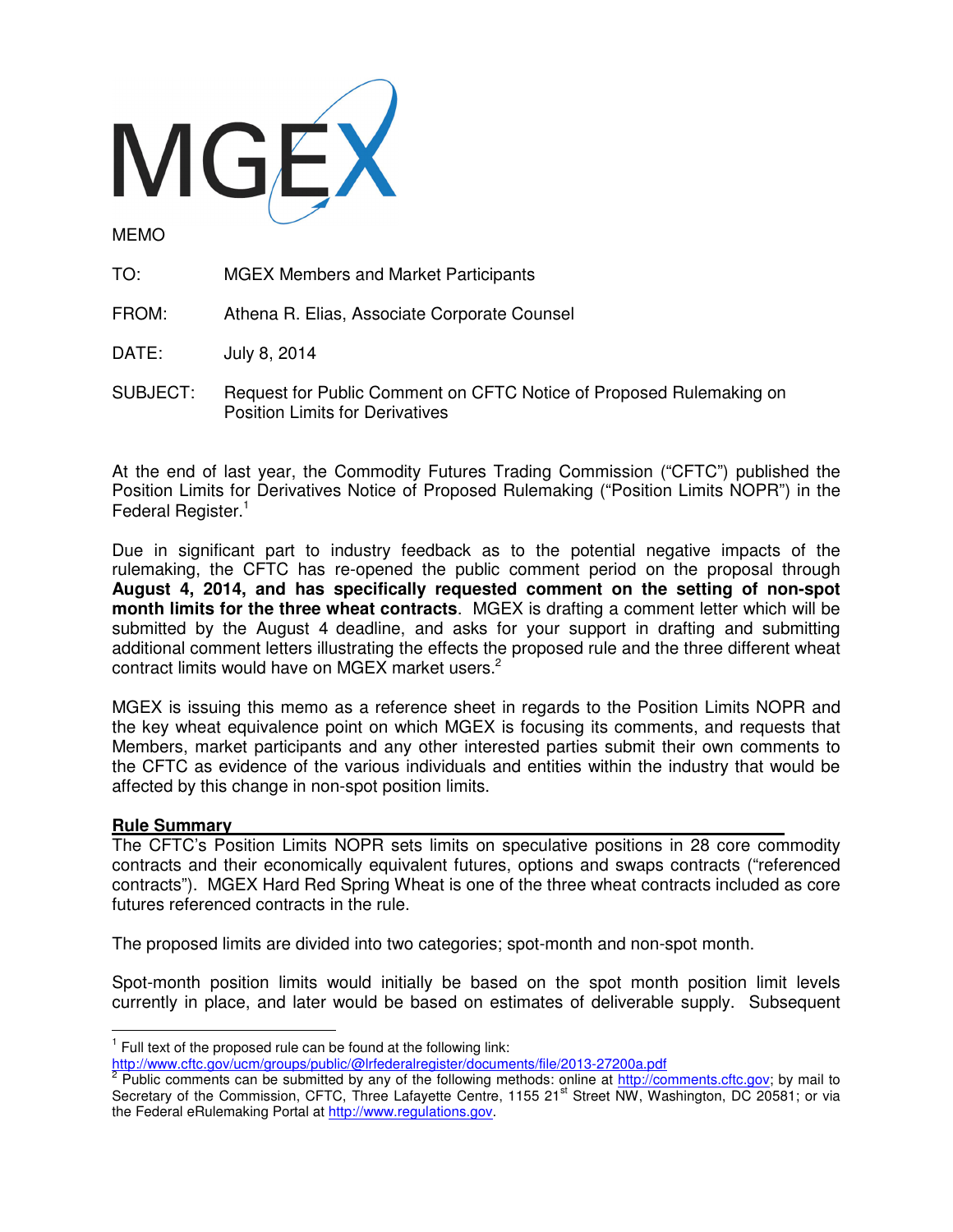levels would be adjusted at least every two years, and would be based on the CFTC's assessment of a contract market's determination of deliverable supply. Generally, spot-month position limits levels are set at 25% of estimated deliverable supply.

Non-spot month position limits would be based on open interest and would also be adjusted at least every two years. Non-spot month position limits are set using a 10/2.5% formula, meaning 10% of the contracts first 25,000 of open interest and 2.5% thereafter. Open interest used in determining subsequent non-spot month position limits will be the larger of the prior two years annual average of the sum of futures and options open interest, cleared swaps open interest and uncleared swaps open interest on a futures equivalent basis.

The Position Limits NOPR narrows the current definition of a bona fide hedge, and also includes amendments to the current account aggregation standards. Anticipatory hedging is no longer an enumerated or standard form of bona fide hedging under the proposal, and cross hedging becomes much more difficult to use.

## **Key Points for Comment**

Currently, all three domestic wheat contracts are treated equally as to position limits. Under the Position Limits NOPR however, the current HRSW spot-month speculative limit of 600 contracts could drop as a result of lower stocks at delivery locations in prior years. **The current non-spot month MGEX HRSW speculative limit of 12,000 contracts would decrease to just 3,300 contracts**, while the KC HRW limit would decrease to 6,500 contracts, and the CBOT SRW limits would actually increase to 16,200 contracts. **This results in widely different position limits for all three wheat contracts.** 

Market Participants have long appreciated the position limit parity among the three wheat contract markets, particularly as it relates to non-spot months. Having the same limits makes cross-hedging and spread trading easy to use as a legitimate risk management tool. In the event position limits are set at different levels for each of the three wheat contracts as proposed in the Position Limits NOPR, price volatility or concentration in one contract may unduly affect the price of the others. Additionally, artificial market disruption among the three wheat contracts could occur through lack of convergence or a change in basis or carry. The value and certainty that parity presents to the marketplace has resulted in historically effective and efficient markets for all wheat contracts. Without it, inequities are introduced into the marketplace which could result in market distortion and arbitrage that bring no value in price discovery or risk mitigation.

The formulaic approach of the NOPR inhibits growth in HRSW just when activity is increasing. This approach is backwards looking, not forward thinking, and simply does not allow for growth or participation by liquidity providers in the same way they can participate in the other wheat contracts.

These comments echo the comments made at the CFTC's June 19 Staff Roundtable on the importance of maintaining equality among the three U.S. wheat markets. Regardless of the level at which these limits are set, parity should be maintained among these three markets. Different limits for the same type (but not necessarily variety) of commodity could dramatically impact the growth or potential for risk mitigating strategies between the contract markets. In the case of wheat, this is particularly critical given the nature of the three differing varieties. Having three varieties provides not only additional opportunities for market participants to reduce risk through spread trades, but also provides opportunity for hedging and risk management by commercial participants between markets in response to domestic or global economic factors.